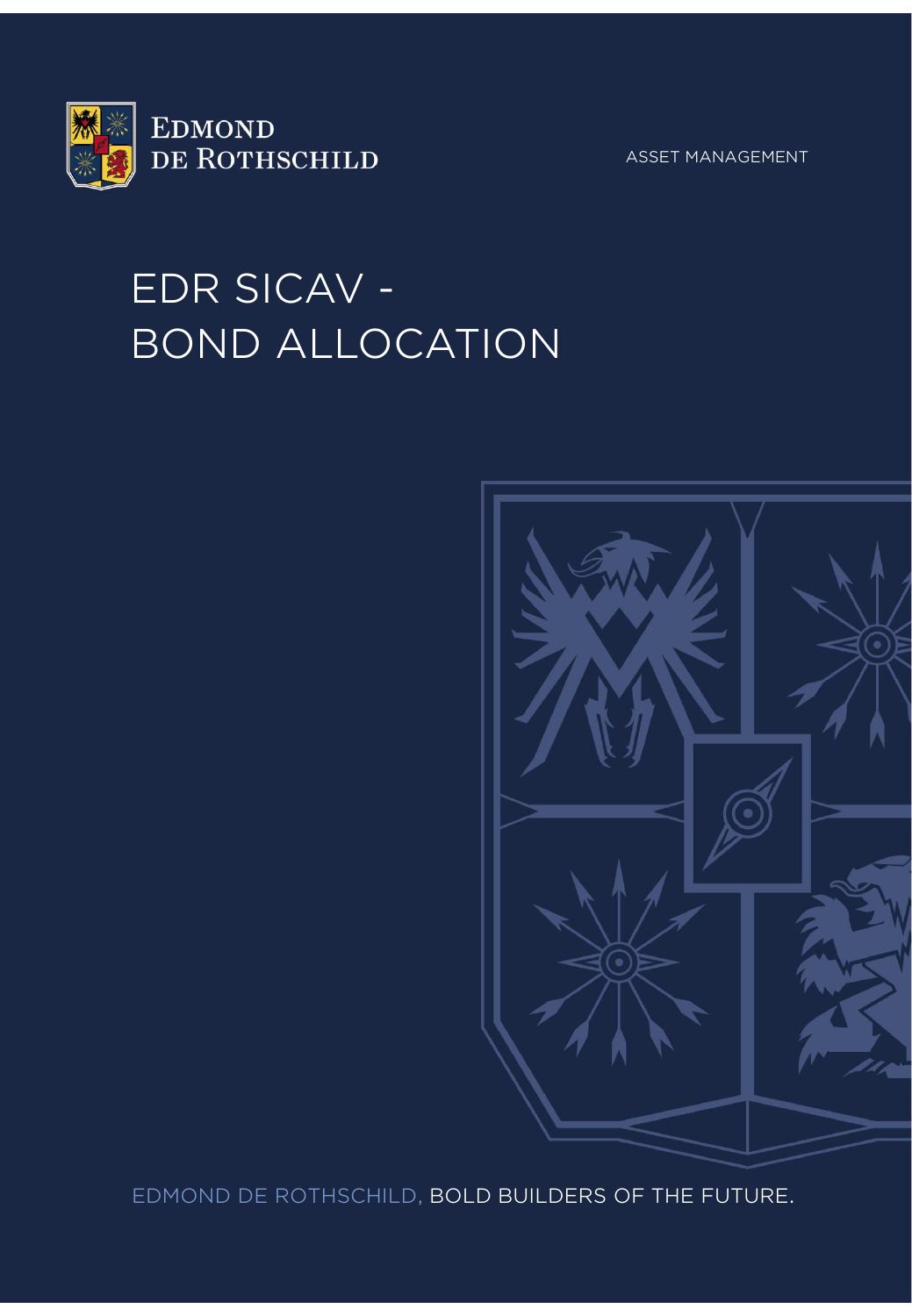

**ALIM € 2.71bn**

## **EDMOND DE ROTHSCHILD FUND BOND ALLOCATION**

#### *as of 29/10/2021*



### **MARKETS COMMENT**

- The rates markets had a very turbulent month with more anxiety building around inflation with higher global rates, led by short-end rates and important curve movements (see Focus of the month).
- › The bond environment has thus been very volatile as a result of, first of all, increasingly strong pressure on inflation expectations as a result of persistently high energy and commodity prices and numerous bottlenecks related to the economies reopening, which for instance are reflected in the flash CPI for the Eurozone in October, which came in at 4.1% YoY. These tensions continue to fuel a focused but present pressure on wages with the US average hourly earnings rising 4.6% YoY (after 4.0%), as well as weighing on growth through a lack of labour supply. Moreover, growth was softer in Q3, with US GDP annualized QoQ at only 2% and disappointing data in China.
- › Faced with this environment, the Bank of England and the Bank of Canada have taken a more hawkish stance and some members of the Fed's Board of Governors have also said that the risks to inflation are on the rise. This has led to FED funds futures pricing 5 rate hikes by the end of 2023, while in the UK forward contracts prices 1.36% rate hikes by the end of 2022. Only the ECB will have resisted by maintaining a more dovish stance. On the emerging market side, inflation has led several central banks to raise their key base rates, such as Russia and Brazil.
- › The other consequence of this volatility on rates and this more hawkish tone of the central bankers is a widening of the peripheral spreads which had previously hit rather low levels, like the Italian 10 year vs. Germany was in a range of 100-110bps most of the year which broke with the spread reaching 128bps at the end of the month.
- › In this context, the MSCI World (loc. curr.) shows little volatility and is up strongly +5.7% notably thanks to its US component, reflecting the good earnings season. Like equities, credit spreads were resilient, with the Itrx Main stable at 50 and the Itrx Xover slightly up by +8bps at 262.

### **FOCUS OF THE MONTH**

Anxiety among investors grew around the inflationary pressures building up across the world. EUR inflation breakevens rose to the highest level since 2014 with 10yr Germany breakeven attaining 1.96% and its U.S. counterpart touching 2.7%; Nervousness on this topic and some central banks hawkish speeches (BOE, BOC) triggered a sharp repricing of rate hikes expectations.

The speed of this repricing caught a lot of investors wrong-footed leading to mass liquidation of position exacerbating moves in absolute yields and also on government curves from mid-October. Numerous investors were positioned in curve steepeners on expectations that central banks would remain accommodative next year, leading to a sharp move the opposite way (curve flattening) as they exited.



| Performance of Fixed income indices |                       |                              | <b>MTD</b> | YTD.    |
|-------------------------------------|-----------------------|------------------------------|------------|---------|
| <b>Aggregate</b>                    | Global Agg            | BarCap Global Agg EUR hedged | $-0.3%$    | $-2.4%$ |
| Govt                                | EMU ex Periph.        | JPM GBI EMU ex Periph.       | $-0.2\%$   | $-4.0%$ |
|                                     | EMU Periph.           | JPM GBI Periph.              | $-1.2%$    | $-3.2%$ |
|                                     | US Treasury           | <b>Bloomberg US Treasury</b> | $-0.1%$    | $-2.6%$ |
|                                     | UK Sov.               | Bloomberg UK Sov.            | 2.3%       | $-5.6%$ |
| <b>Credit</b>                       | IG EUR                | ML Euro Corporate            | $-0.7%$    | $-1.1%$ |
|                                     | <b>HY EUR</b>         | ML Euro High Yield           | $-0.6\%$   | 2.5%    |
|                                     | <b>IG USD</b>         | ML US Corporate              | 0.2%       | $-0.9%$ |
|                                     | <b>HYUSD</b>          | ML US High Yield             | $-0.2%$    | 4.5%    |
| <b>Diversification</b>              | EMU                   | Barclays Euro ILB            | $0.0\%$    | 4.6%    |
|                                     | Convertible Bonds     | Exane Europe Convertibles    | 1.1%       | 1.8%    |
|                                     | <b>Hard Currency</b>  | <b>JPM EMBI</b>              | 0.1%       | $-1.5%$ |
|                                     | <b>Local Currency</b> | JPM GBI EM unhedged USD      | $-0.7%$    | $-3.8%$ |

Past performance and volatility is no guarantee of future performance and volatility which may change over time, and can be separately affected by fluctuating exchange rates. Performance data does not take into account the fees and charges received when issuing and redeeming units. Source : Edmond de Rothschild Asset Management (France). Portfolio data as of 29/10/2021

#### **Performance of Fixed Income Indices MTD YTD**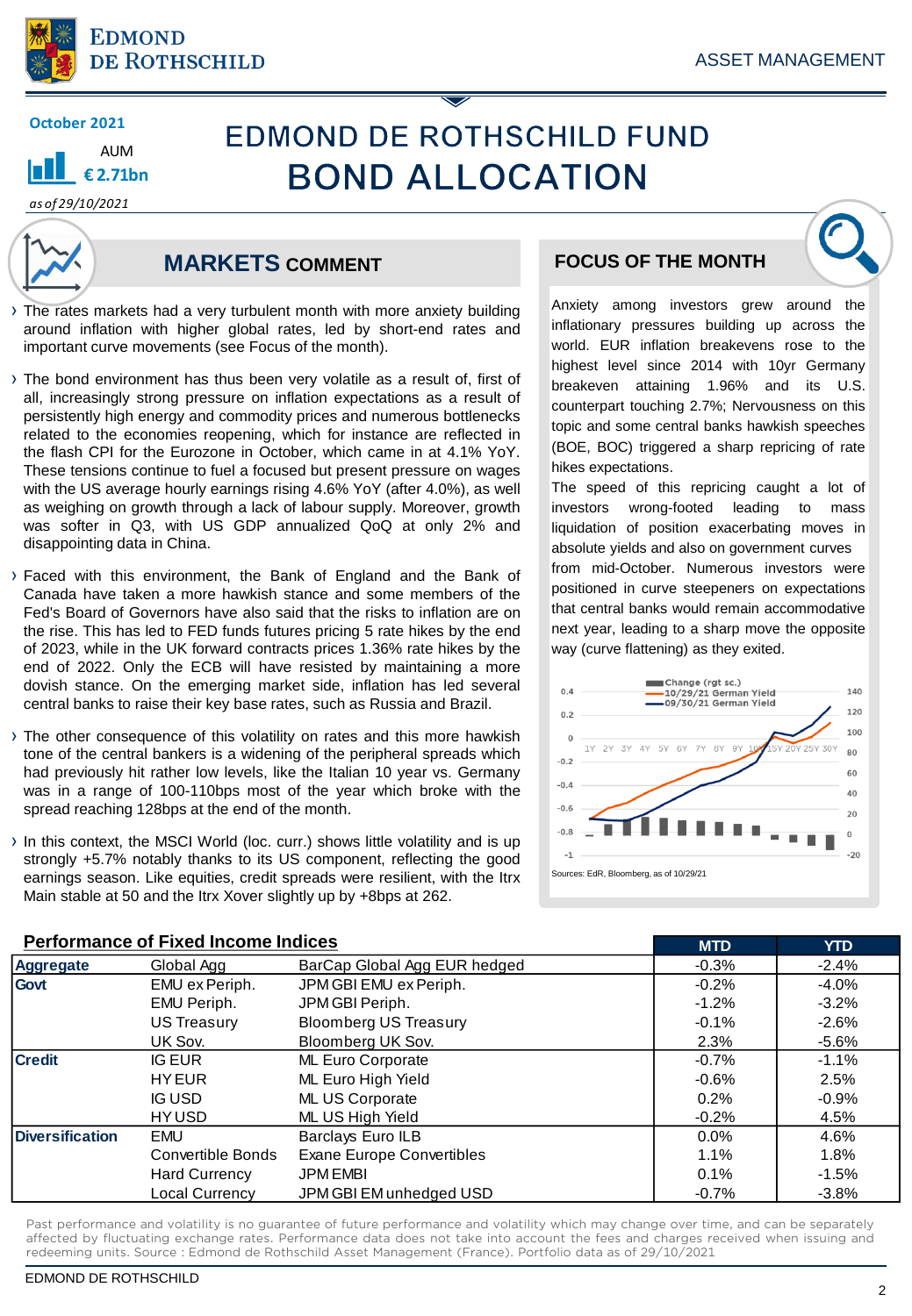

AUM **€ 2.71bn**

*as of 29/10/2021*

## **EDMOND DE ROTHSCHILD FUND BOND ALLOCATION**

### **FUND POSITIONING - MODIFIED DURATION**

- › Over the period, our Modified Duration was increased from 2.6 years to 4.2 years. It is particularly during the second half of the month that we have accentuated this position, considering that the levels reached were becoming attractive, especially on the EUR curve.
- › At the beginning of the month, we had also neutralised our negative Modified Duration on the USD curve, and since then we have taken a neutral view on this curve. Our overall increase on the Modified Duration was then realised on the EUR curve. This is the first time this year that we have gone back above 4 years of duration at the fund level.

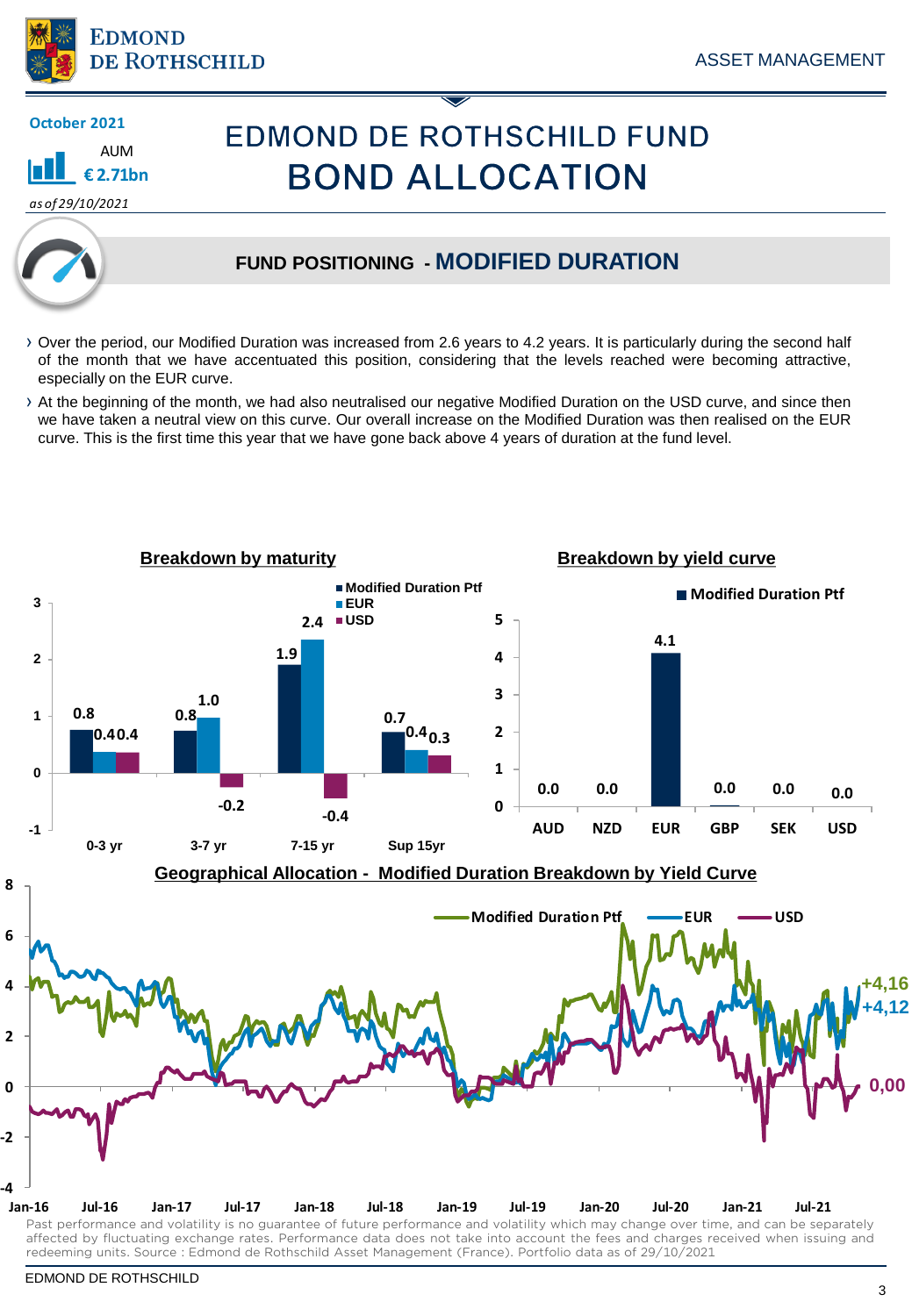

## **EDMOND DE ROTHSCHILD FUND BOND ALLOCATION**

*as of 29/10/2021*

### **FUND POSITIONING - ALLOCATION**

|                            | Investment | CDS (*) TRS (*) | Exposure |
|----------------------------|------------|-----------------|----------|
| Cash / short term papers   | 9.3%       |                 | 9.3%     |
| Government Bonds           | 18.9%      |                 | 18.9%    |
| Sub Fin                    | 16.4%      |                 | 16.4%    |
| High Yield Corp            | 15.2%      | $-0.8%$         | 14.4%    |
| Corp Investment Grade      | 13.6%      | $-9.5%$         | 4.2%     |
| Inflation Linked Bonds     | 3.6%       |                 | 3.6%     |
| <b>Emerging Sovereigns</b> | 17.5%      | $-1.4%$         | 16.1%    |
| Emerging Corp              | 3.5%       |                 | 3.5%     |
| Convertibles bonds         | 2.5%       |                 | 2.5%     |
| Macro hedge                |            |                 |          |

(\*) : CDS : Credit Default Swaps, TRS : Total Return Swaps

#### **Evolution of the exposure since strategy overhaul**



- › Over the period, our allocation to the bond segments remained the same, apart from adjustments to hedges and our position in EUR inflation breakevens.
- › We have been active on our credit spread hedging. At the beginning of the month we complemented our hedges on the Xover via a position on CDX EM. In the middle of the month we cut almost all of these positions. Then, at the end of the month, we again reinforced our hedges via Itraxx Xover and Main, fearing rates volatility could spillover to credit markets.
- › During the month, we took profit on our position in EUR inflation breakevens, as the market reached 7-yr highs. Overall we have cut 2/3 of our position.
- › Finally, we also protected the little peripheral debt we had left in position, before the widening took place.



**Evolution of the exposure since 2016**

Past performance and volatility is no guarantee of future performance and volatility which may change over time, and can be separately affected by fluctuating exchange rates. Performance data does not take into account the fees and charges received when issuing and redeeming units. Source : Edmond de Rothschild Asset Management (France). Portfolio data as of 29/10/2021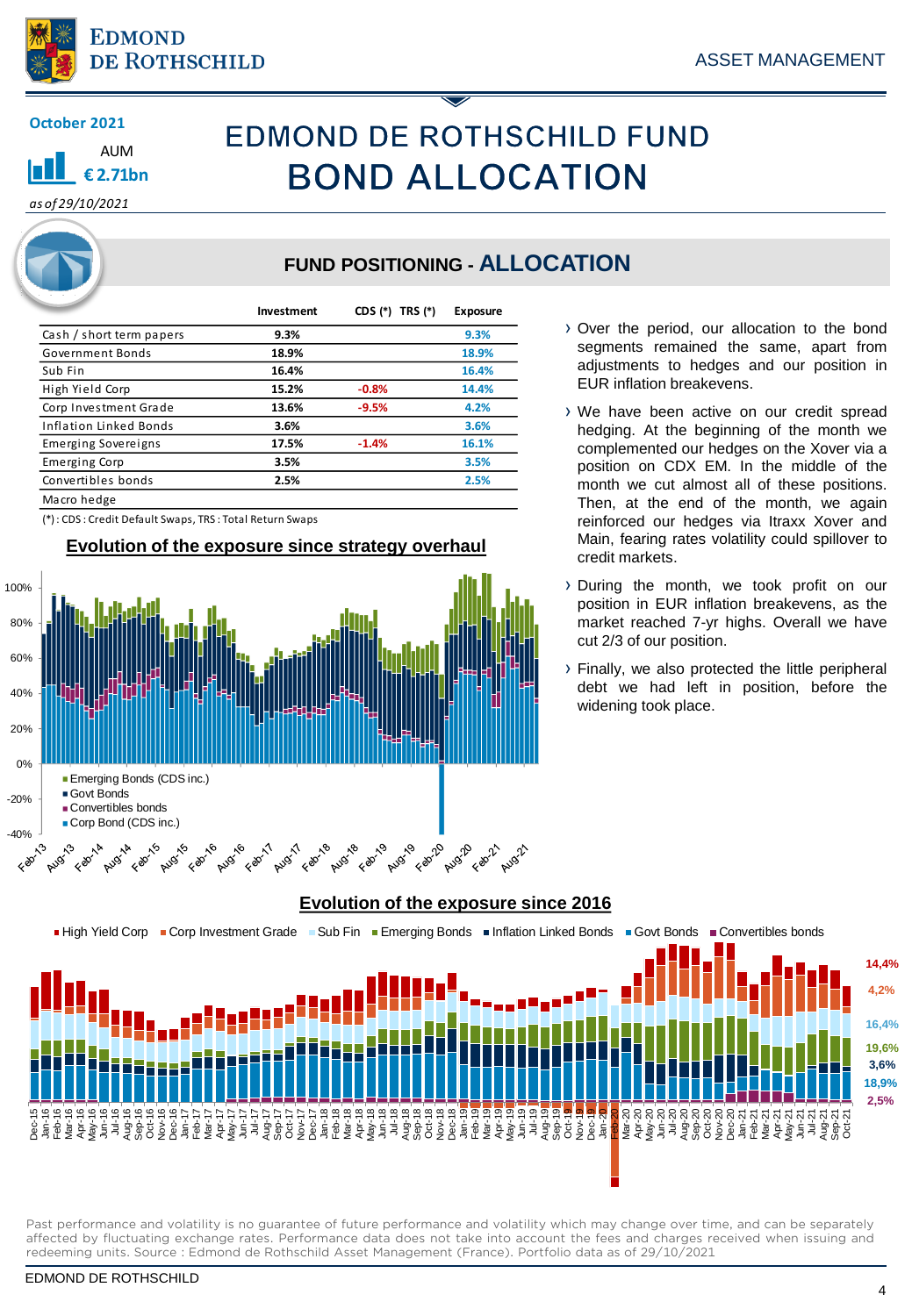

## **EDMOND DE ROTHSCHILD FUND BOND ALLOCATION**

*as of 29/10/2021*

AUM **€ 2.71bn**

**October 2021**

### **PERFORMANCE ANALYSIS**



#### **Performance contribution (gross of fees)**

#### **Evolution of performance contributors Contribution Contribution**

### **over the month**



| <b>Government Bonds</b>                                   | $0.27\%$               |  |
|-----------------------------------------------------------|------------------------|--|
| <b>Financial Bonds</b>                                    | $-0.08%$               |  |
| <b>Corporate Bonds</b>                                    | $-0.10\%$ <sup>2</sup> |  |
| <b>EM Bonds</b>                                           | $-0.10%$               |  |
| <b>Yield Curve &amp; Volatility</b><br><b>Positioning</b> | $-0.39%$               |  |
| <b>Convertibles</b>                                       | 0.03%                  |  |
| <b>Short Term instruments</b><br>& FX Hedging             | $-0.01%$               |  |

#### **Main Performance drivers in October 2021**

Over the period, our position in EUR Inflation breakevens contributed positively by 28 bps. On the other hand, the fund suffered from rising interest rates.

Our positions in Corporate Bonds, Financial Bonds and EM Bonds suffered slightly from the light tensions on credit spreads, but their negative contribution came mainly from their Modified Duration.

Past performance and volatility is no guarantee of future performance and volatility which may change over time, and can be separately affected by fluctuating exchange rates. Performance data does not take into account the fees and charges received when issuing and redeeming units. Source : Edmond de Rothschild Asset Management (France). Portfolio data as of 29/10/2021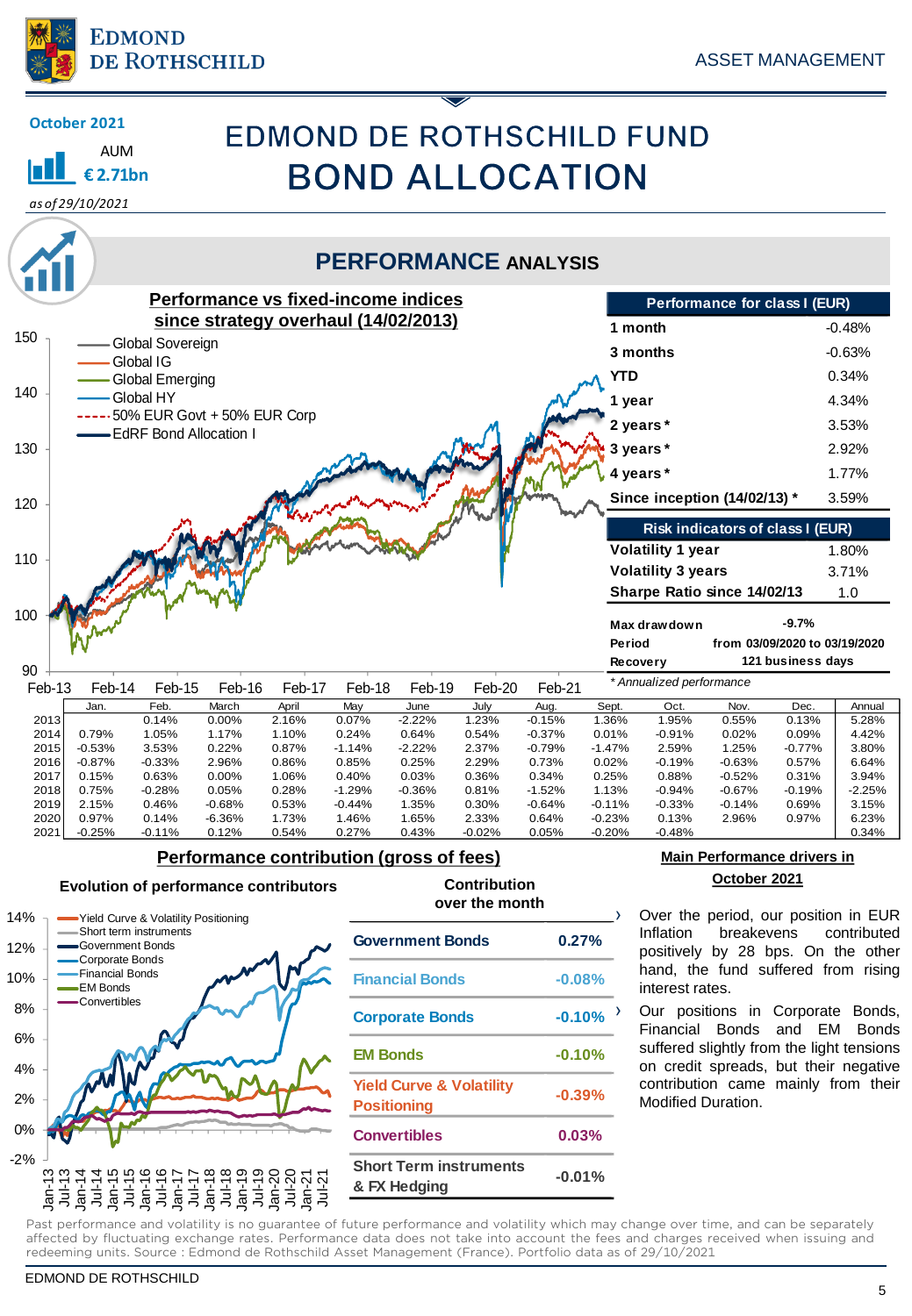

AUM **€ 2.71bn**

**October 2021**

*as of 29/10/2021*

## **EDMOND DE ROTHSCHILD FUND BOND ALLOCATION**

**RISK ANALYSIS Cash exposure Risk exposure Convert 3% Cash 9% Govies Govies Overlay 15% 22% 22% EM 21% Convert 4% EM Credit Credit 18% 41% 45% Returns vs VaR 99% 1d** 3.0% Return **WaR** (upper) **WaR** (lower) › **The Value at Risk(99%,1 day) of the portfolio** 2.0% **decreased to 1.54% (vs. 1.39% the previous month).** 1.0% › The increase in risk is mainly the result of a reduction of the diversified effect. 0.0% **THE TENNA** -1.0% -2.0% -3.0% Jan-15 Jan-16 Jan-17 Jan-18 Jan-19 Jan-20 Jan-21 **Diversification effect VaR breakdown by asset class** 100% 2.5% 90% ■VaR **Diversification** 80% 2.0% 70% VaR contributions 1.5%



Govies Credit EM Convert Overlay

Past performance and volatility is no guarantee of future performance and volatility which may change over time, and can be separately affected by fluctuating exchange rates. Performance data does not take into account the fees and charges received when issuing and redeeming units. Source : Edmond de Rothschild Asset Management (France). Portfolio data as of 29/10/2021

Govt Bonds Inflation Linked Inflation Linked Corp Investment Corp Investment<br>Grade High Yield Corp Senior Fin Sub Fin

**High Yield Corp** 

Emerging Bonds Convertibles bonds Overlay Duration Overlay Spread Overlay Yield Curve Overlay Currency Diversification

Convertibles bonds Emerging Bonds

Overlay Duration

Overlay Spread

Overlay Currency

Total